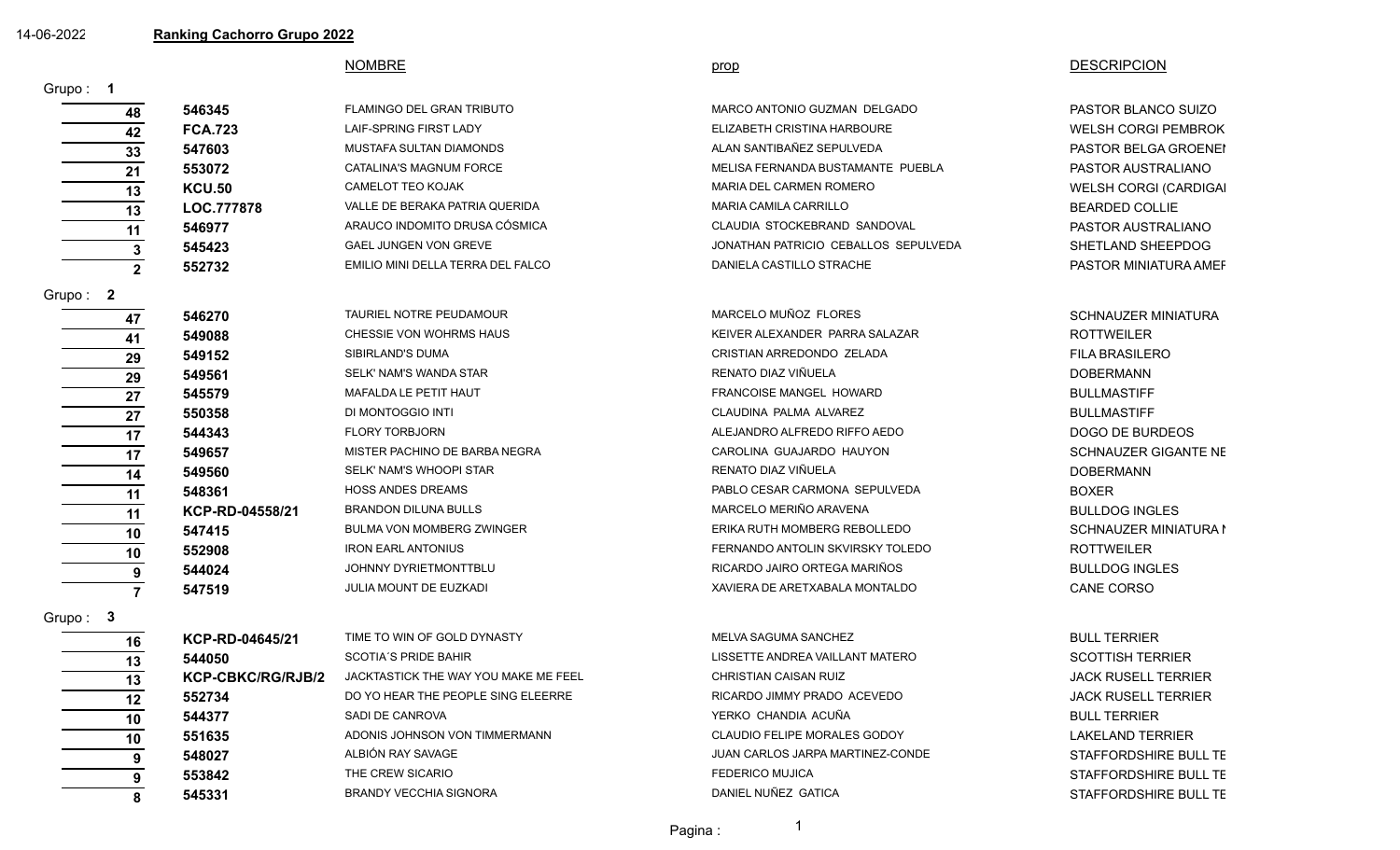| 14-06-2022 | <b>Ranking Cachorro Grupo 2022</b> |                                     |                                   |                              |  |  |  |
|------------|------------------------------------|-------------------------------------|-----------------------------------|------------------------------|--|--|--|
|            |                                    | <b>NOMBRE</b>                       | prop                              | <b>DESCRIPCION</b>           |  |  |  |
|            | 550631                             | JACK SPARROW STAR BULL DE LA 12     | JUAN PABLO VILLEGAS PINTO         | <b>BULL TERRIER</b>          |  |  |  |
|            | 545212                             | <b>VENUS ROSWELLBULL</b>            | LLILANY VANESSA MORALES CARIÑE    | <b>BULL TERRIER</b>          |  |  |  |
|            | 546904                             | ING-K ALLURE DITURO                 | RENE ORLANDO GALLARDO VELASQUEZ   | <b>BULL TERRIER</b>          |  |  |  |
|            | <b>FCA.2596</b>                    | THE CREW SICARIO                    | FEDERICO JOSE MUJICA CORTES       | STAFFORDSHIRE BULL TE        |  |  |  |
|            | 543598<br>$\mathbf{2}$             | NALA REEVE-HASTINGS                 | JUAN ESTEBAN MARTINEZ JARPA       | <b>JACK RUSELL TERRIER</b>   |  |  |  |
| Grupo: 4   |                                    |                                     |                                   |                              |  |  |  |
|            | 546748<br>8                        | <b>DEITAURO'S GABO</b>              | ENRIQUE JOSE BARBERIS GIADACH     | DACHSHUND MINIATURA I        |  |  |  |
|            | 549925                             | <b>HELD FARMS KLAUS MS</b>          | ALEJANDRA BUSTOS VERGARA          | <b>DACHSHUND MINIATURA I</b> |  |  |  |
|            | 552147                             | CARLINA CHEKY'S HOJANMIT            | JOSE ALEJANDRO VILCHE CASTRO      | DACHSHUND MINIATURA I        |  |  |  |
|            | 544841                             | MENCHE VON BILLOW                   | ANTONIO SEBASTIAN FALCON GONZALEZ | DACHSHUND MINIATURA I        |  |  |  |
|            | 547058                             | <b>ANASTASIA VON FETT</b>           | KATHERINE MUÑOZ MANRIQUEZ         | DACHSHUND MINIATURA I        |  |  |  |
|            | 552533                             | CAROL OF FORUM                      | JOSE ALEJANDRO VILCHE CASTRO      | DACHSHUND MINIATURA I        |  |  |  |
|            | 546957<br>$\overline{2}$           | <b>ICARO ANDES DREAMS</b>           | SERGIO IVAN SALAS LIRA            | DACHSHUND STANDARD           |  |  |  |
| Grupo: $5$ |                                    |                                     |                                   |                              |  |  |  |
|            | 550653<br>21                       | RUHA VON HAUSSMAN                   | <b>JUAN PIO MILANO RUIZ</b>       | SHIBA INU                    |  |  |  |
|            | 546718<br>20                       | SIBIRLAND'S ROOB                    | CRISTIAN ARREDONDO ZELADA         | <b>SIBERIAN HUSKY</b>        |  |  |  |
|            | 553071<br>10                       | SNOW LEGEND LEIA                    | CATALINA BAUERLE ALDUNATE         | ALASKAN MALAMUTE             |  |  |  |
|            | 548354<br>8                        | YUKARI GO HAGAKURE KENSHA           | JUAN ANTONIO ARANGUIZ TOLEDO      | AKITA INU                    |  |  |  |
|            | 553673                             | HANAMI KIZOKU ITSUMO GO - ARGENTINA | RAFAEL LLANCALEO LLANCALEO        | <b>AKITA INU</b>             |  |  |  |
|            | RG/ESB/21/00955                    | JOE OF DM TABEBUIA                  | ARTHUR HAILTON MENDES DE OLIVEIRA | <b>POMERANIA</b>             |  |  |  |
|            | 53071                              | SNOW LEGEND LEIA                    | CATALINA BAUERLE ALDUNATE         | ALASKAN MALAMUTE             |  |  |  |
|            | <b>FCA.6013</b>                    | RYUUZAN KIZOKU ITSUMO GO -ARGENTINA | RAFAEL LLANCALEO LLANCALEO        | <b>AKITA INU</b>             |  |  |  |
|            | LOE.2587364<br>$\mathbf{2}$        | MASATO GO WATAKY KENSHA             | MIGUEL ANGEL GONZALEZ MAMANI      | <b>AKITA INU</b>             |  |  |  |
| Grupo: 8   |                                    |                                     |                                   |                              |  |  |  |
|            | ACC0-9153<br>15                    | <b>LEGACY GOLDEN EMMA</b>           | ALDO CASTRO                       | <b>GOLDEN RETRIEVER</b>      |  |  |  |
|            | 545698<br>11                       | DUBROVNIK'S MORO                    | MARIA LORENA LASNIBAT REHBEIN     | <b>LABRADOR RETRIEVER</b>    |  |  |  |
|            | 545518                             | GIOGIA DELL'COLLE MARIA BELEN       | <b>JUAN PIO MILANO RUIZ</b>       | <b>COCKER SPANIEL AMERIC</b> |  |  |  |
|            | KCP-RD-04955/21<br>3               | GUNS AND ROSES BY MA JI AL          | CLAUDIO FELIPE MORALES GODOY      | <b>COCKER SPANIEL AMERIC</b> |  |  |  |
| Grupo: 9   |                                    |                                     |                                   |                              |  |  |  |
|            | 546407<br>34                       | MAGIA AUSTRAL ARTURO                | PATRICIA STOCKEBRAND SANDOVAL     | <b>BOSTON TERRIER</b>        |  |  |  |
|            | JR.711227<br>29                    | <b>BUDBULLS JAGGER</b>              | ALFONSO BASTIAS                   | <b>BULLDOG FRANCES</b>       |  |  |  |
|            | 550796<br>23                       | DIDIEL ANDES CON TODO SINO PA QUE   | ENRIQUE CID PEREZ                 | <b>PUG</b>                   |  |  |  |
|            | 545936<br>17                       | FERTOMBULL WOODY                    | YASMIN HOUDELY JADUE              | <b>BULLDOG FRANCES</b>       |  |  |  |
|            | 552727<br>17                       | DALLAS BIJOU BLANC- ARGENTINA       | PATRICIO ANDRES MUÑOZ GUERRERO    | <b>BICHON FRISE</b>          |  |  |  |
|            | 550795<br>13                       | DIDIEL ANDES DE TU DESPRECIO ME RIO | ENRIQUE CID PEREZ                 | <b>PUG</b>                   |  |  |  |
|            |                                    |                                     |                                   |                              |  |  |  |

Pagina : 2

**12** 545113 AGA'S DYNASTY GARRUK WILDSPEAKER EDUARDO WUNKHAUS SCHEPELER SHIH TZU